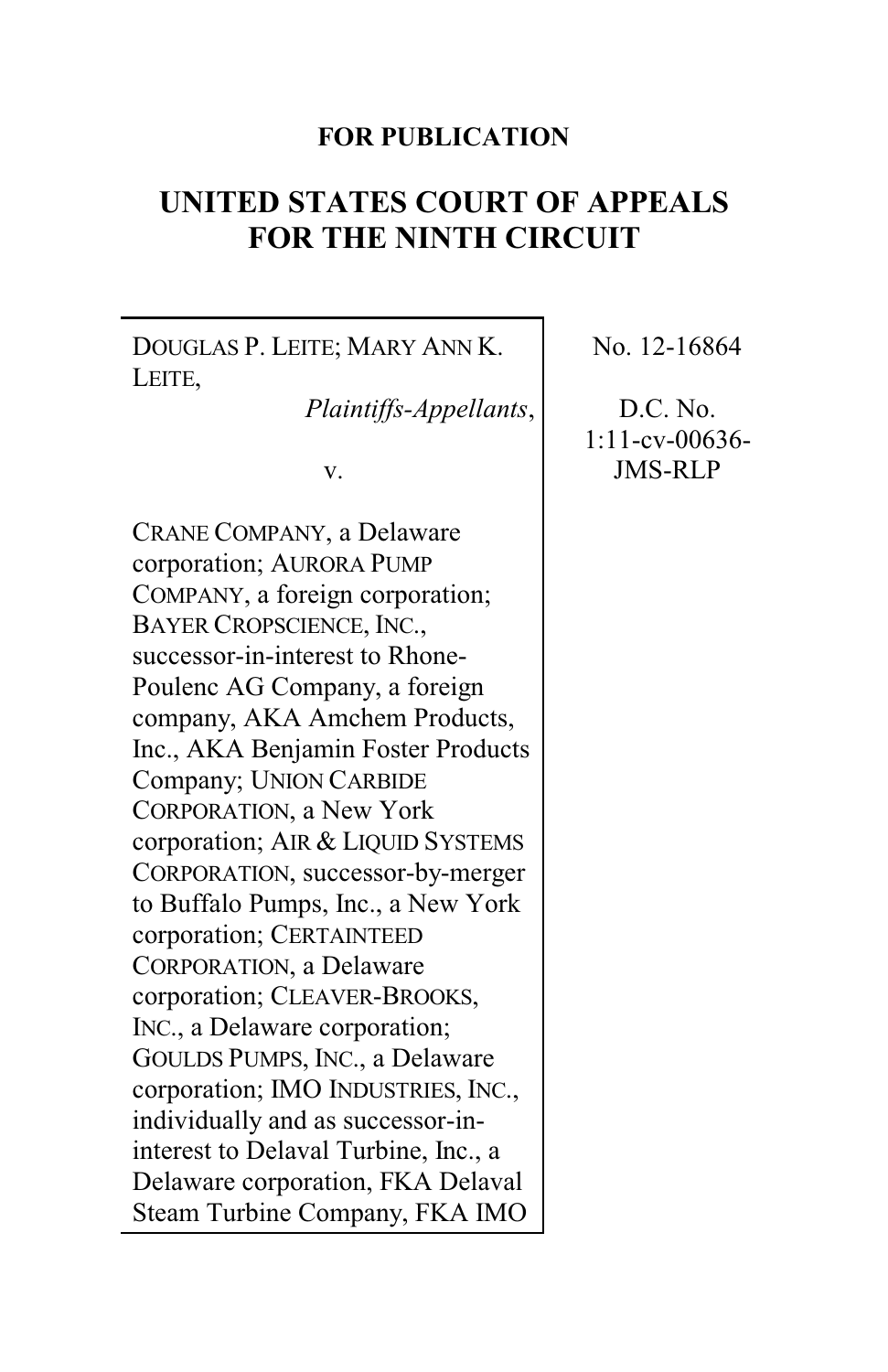Delaval, Inc., FKA Transamerica Delaval, Inc.; INGERSOLL RAND COMPANY, a New Jersey corporation; JOHN CRANE, INC., a Delaware corporation; THE LYNCH COMPANY, INC., a Hawaii corporation; METROPOLITAN LIFE INSURANCE COMPANY, a New York corporation; WARREN PUMPS, LLC, a Delaware corporation; THE WILLIAM POWELL COMPANY, an Ohio corporation; VELAN VALVE CORPORATION, a New York corporation; COPES-VULCAN, a subsidiary of SPX Corporation, a Delaware corporation; ATWOOD & MORRILL, a subsidiary of Weir Valves & Controls USA, Inc., a Massachusetts Corporation; DOES 1 TO 25,

*Defendants-Appellees*.

DAVID THOMPSON,

*Plaintiff-Appellant*,

v.

CRANE COMPANY, Delaware corporation; AURORA PUMP COMPANY, a foreign corporation; BAYER CROPSCIENCE, INC., successor-in-interest to RhoneNo. 12-16982

D.C. No. 1:11-cv-00638- LEK-RLP

OPINION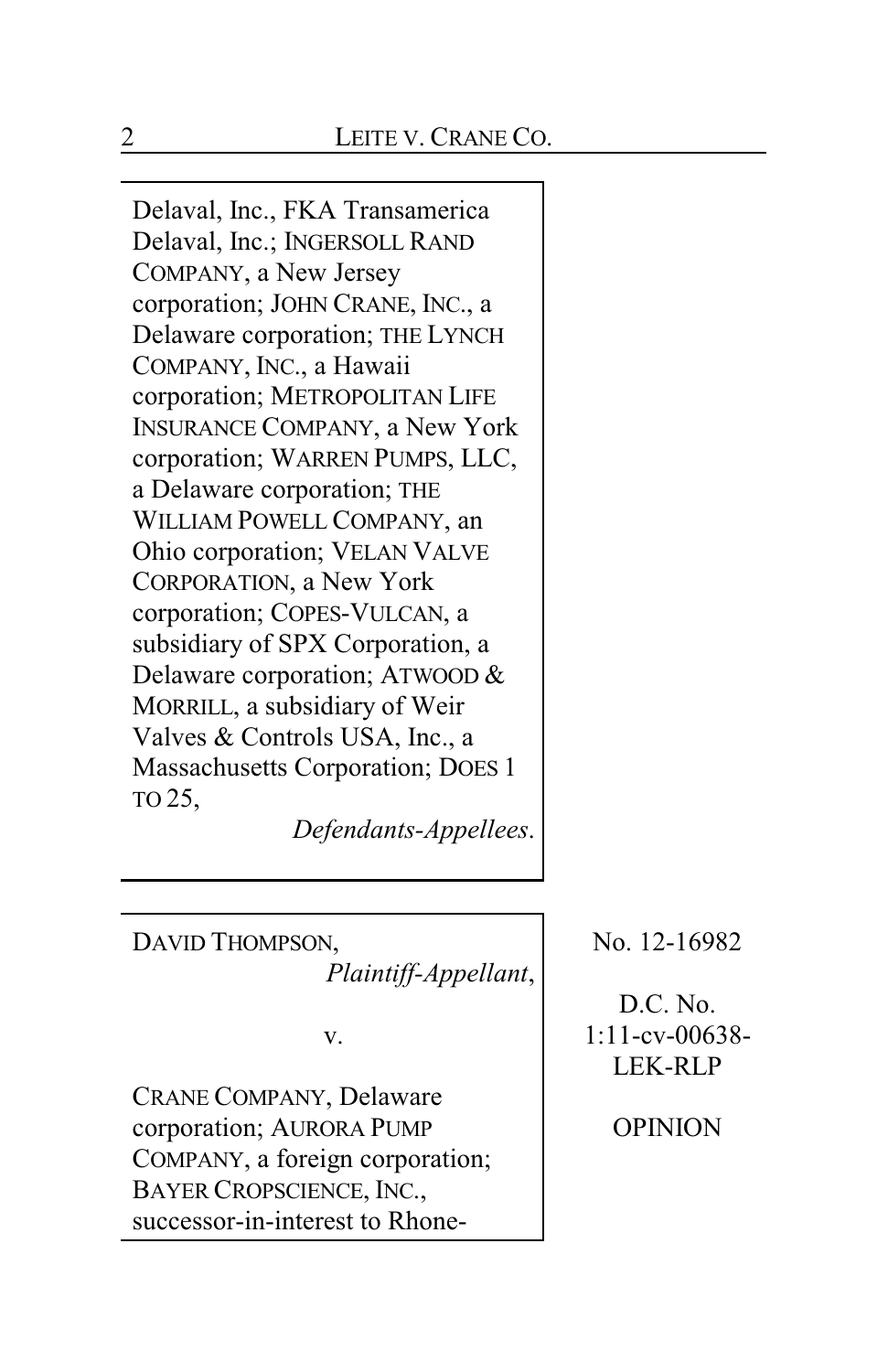Poulenc AG Company, a foreig n company, AKA Amchem Products, Inc., AKA Benjamin Foster Products Company; UNION CARBIDE CORPORATION, a New York corporation; AIR & LIQUID SYSTEMS C O RP O RA T I O N, successor-by-merger to Buffalo Pumps, I nc., a New York corporation; CERTAINTEED CORPORATION, a Delaware corporation; CLEAVER-BROOKS, IN C., a Delaware corporation; G O U L D S P U M P S , IN C., a Delaware corporation; IMO INDUSTRIES, INC., individually and as successor-ininterest to Delaval Turbine, Inc., a Delaware corporation, FKA Delaval Steam Turbine Company , FKA IMO Delaval, Inc., FKA Transamerica Delaval, Inc.; INGERSOLL RAND C O M P ANY, a New Jersey corporation; JOHN CRANE, INC., a Delaware corporation; THE LYNCH COMPANY, INC., a Hawaii corporation; METROPOLITAN LIFE INSURANCE COMPANY, a New York corporation; WARREN PUMPS, LLC, a Delaware corporation; T H E WILLIAM POWELL COMPANY, an Ohio corporation; VELAN VALVE CORPORATION, a New York corporation; COPES-VULCAN, a subsidiary of SPX Corporation, a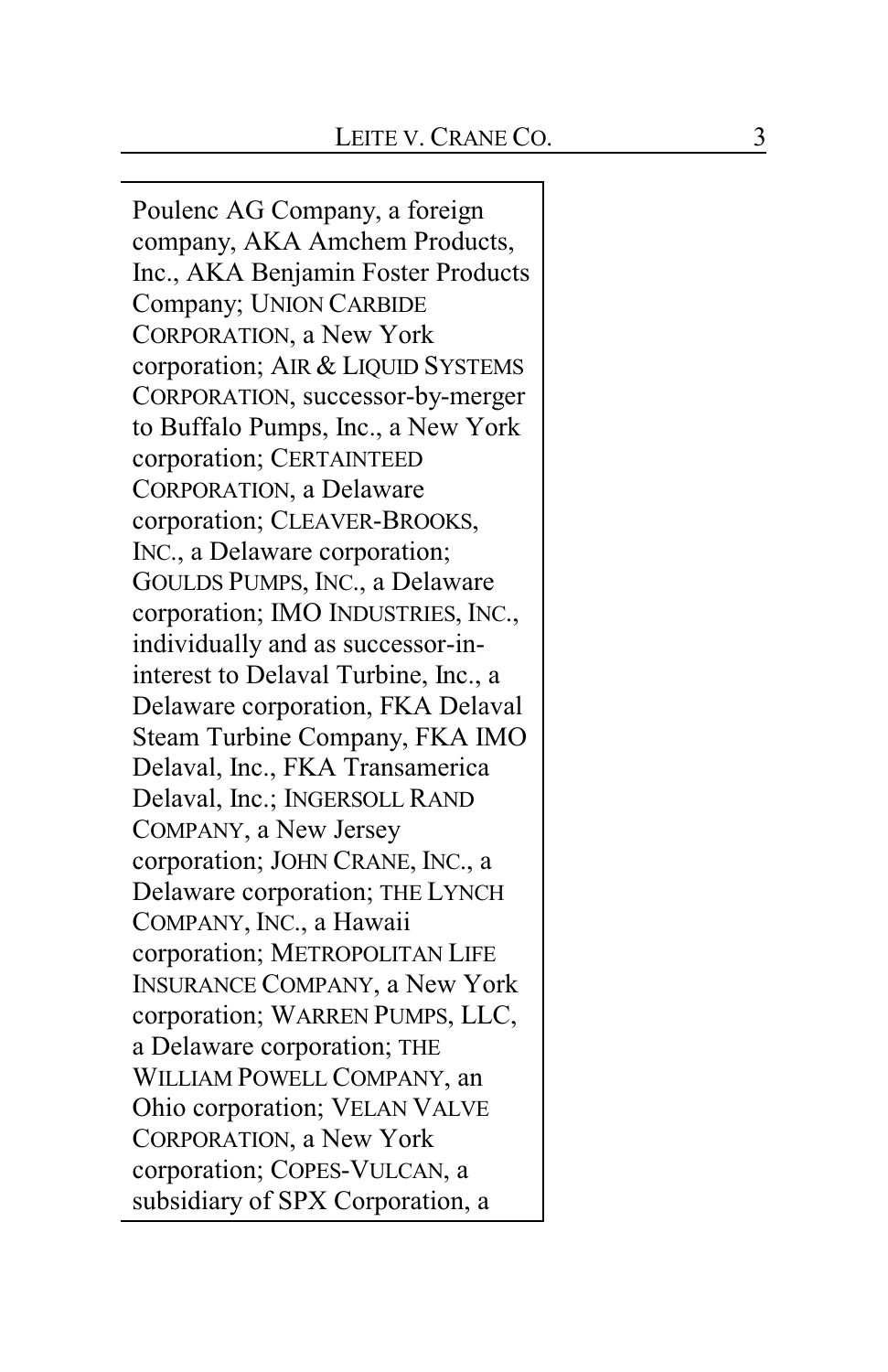Delaware Corporation; ATWOOD & MORRILL, a subsidiary of Weir Valves & Controls USA, Inc., a Massachusetts Corporation; DOES 1 TO 25,

*Defendants-Appellees*.

Appeals from the United States District Court for the District of Hawaii J. Michael Seabright, District Judge, Presiding Leslie E. Kobayashi, District Judge, Presiding

> Argued and Submitted October 8, 2013—Honolulu, Hawaii

> > Filed April 25, 2014

Before: Alex Kozinski, Chief Judge, and Raymond C. Fisher and Paul J. Watford, Circuit Judges.

Opinion by Judge Watford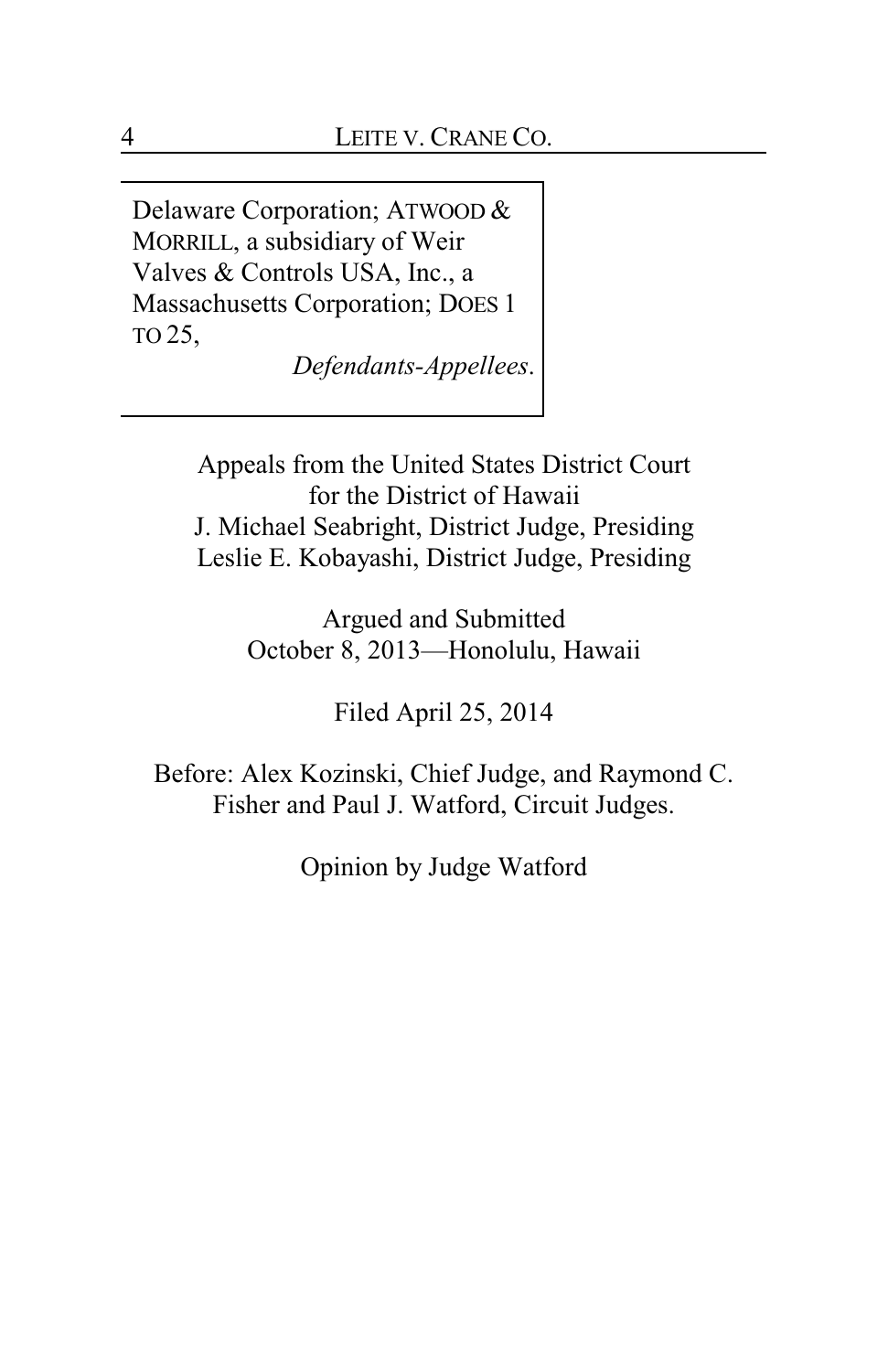# **SUMMARY\***

# **Removal Jurisdiction**

The panel affirmed the district court's orders denying motions to remand to state court actions that were removed to federal court under the federal officer removal statute, 28 U.S.C. § 1442.

Plaintiffs worked as machinists at the Pearl Harbor Naval Shipyard, and they alleged that Crane Co. failed to warn them of the hazards posed by asbestos used in and around equipment that Crane Co. sold to the United States Navy.

The panel held that a plaintiff's motion to remand may raise either a facial attack or a factual attack on the defendant's jurisdictional allegations. The panel held that plaintiffs raised a factual attack by contesting the truth of Crane's allegations regarding the existence of a colorable federal defense and requisite causal nexus. The panel noted that Crane bore the burden of proving by a preponderance of the evidence that the colorable federal defense and causal nexus requirements for removal jurisdiction were met. Crane asserted a government contractor defense, and the panel held that Crane's affidavits established that it had a colorable federal defense. Finally, the panel held that Crane proved by a preponderance of the evidence that a causal nexus existed between plaintiffs' claims and actions Crane took at the direction of a federal officer.

<sup>\*</sup> This summary constitutes no part of the opinion of the court. It has been prepared by court staff for the convenience of the reader.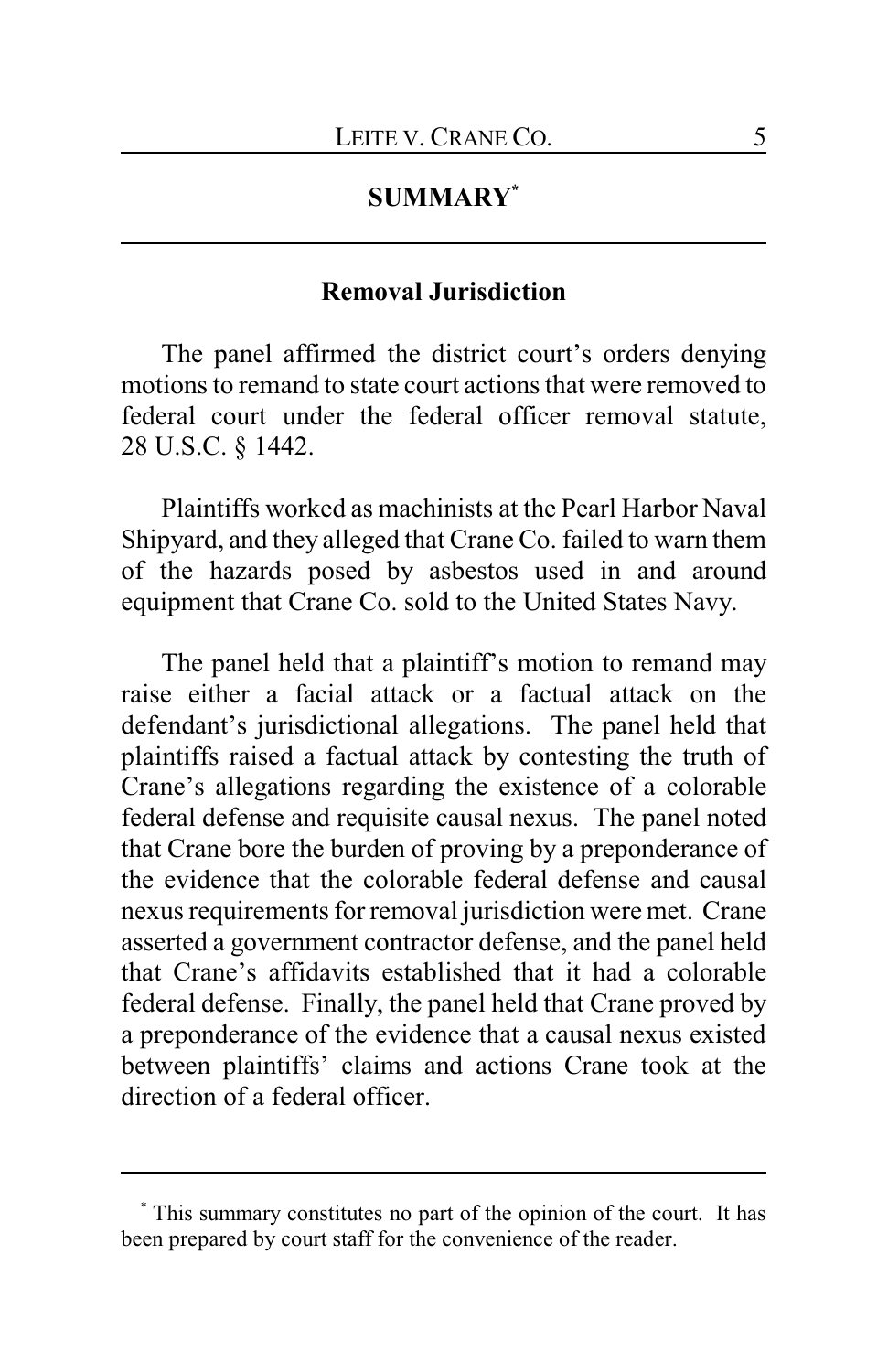## **COUNSEL**

L. Richard DeRobertis (argued), Gary O. Galiher, and Todd W. Eddins, Galhier DeRobertis Ono, Honolulu, Hawaii, for Plaintiffs-Appellants.

Michael J. Ross (argued), Nicholas P. Vari, and Michael J. Zukowski, K&L Gates LLP, Pittsburgh, Pennsylvania; Edward P. Sangster, K&L Gates LLP, San Francisco, California, for Defendants-Appellees.

#### **OPINION**

WATFORD, Circuit Judge:

The plaintiffs in these consolidated appeals, Douglas Leite and David Thompson, worked as machinists at the Pearl Harbor Naval Shipyard in Hawaii, where they were allegedly injured by exposure to asbestos. They sued defendants under state tort law on the theory that defendants failed to warn them of the hazards posed by asbestos used in and around equipment that defendants sold to the United States Navy. (We focus here on only one of the defendants, Crane Co., because it alone filed a brief on appeal.)

Plaintiffs filed separate lawsuits against Crane in state court, but Crane removed the actions to federal court under the federal officer removal statute, 28 U.S.C. § 1442. Plaintiffs asked the district courts to remand the actions to state court on the ground that Crane had not provided sufficient evidence of the factual requirements for removal jurisdiction. In both cases, the district courts denied plaintiffs' motions. Acknowledging that other district courts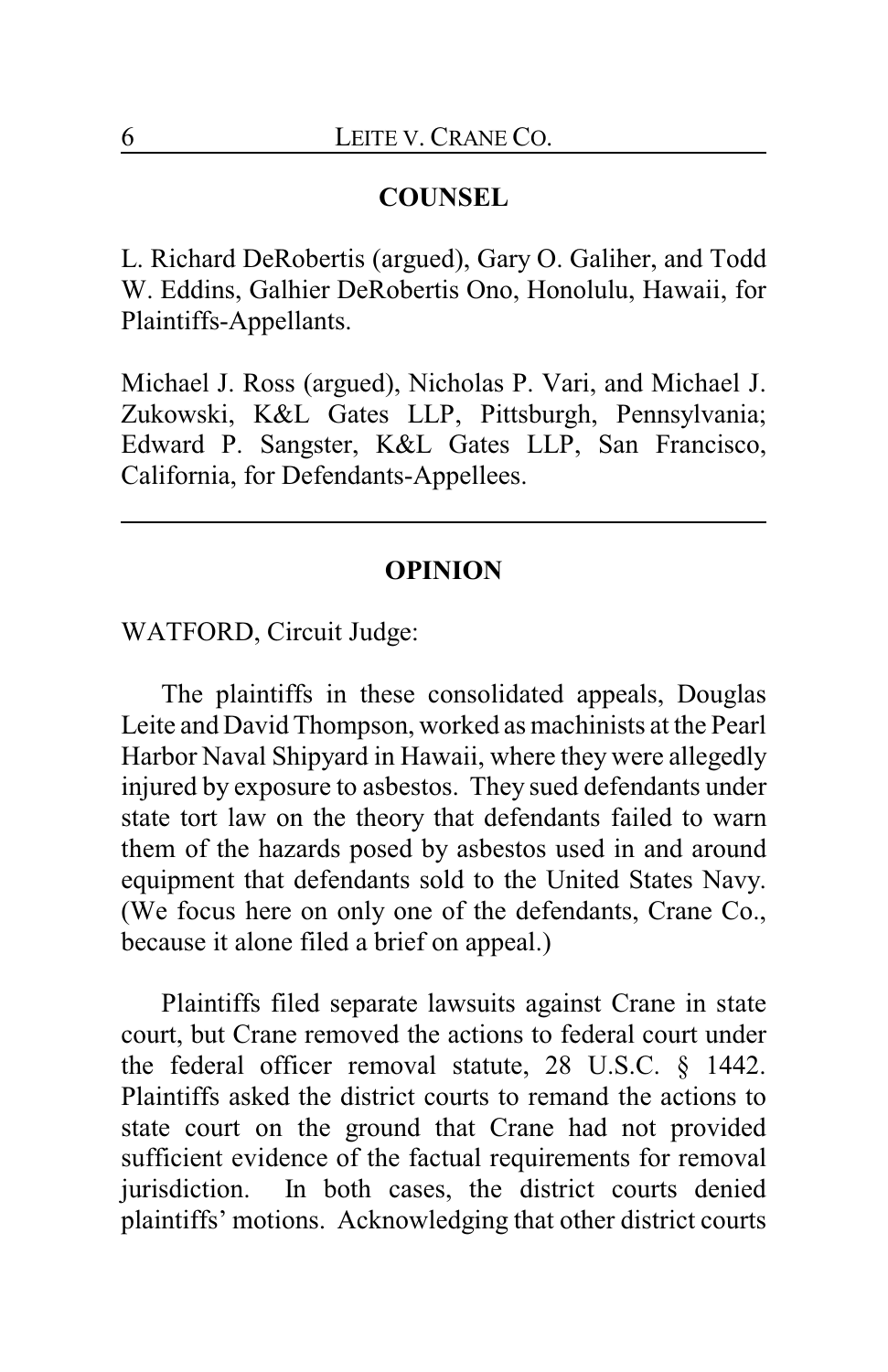confronted with similar facts have reached the opposite conclusion,<sup>1</sup> the courts certified their orders for interlocutory appeal. We agreed to hear these appeals under 28 U.S.C. § 1292(b).

As relevant here, the federal officer removal statute authorizes removal of a civil action brought against any person "acting under" an officer of the United States "for or relating to any act under color of such office." 28 U.S.C.  $§$  1442(a)(1).<sup>2</sup> To invoke the statute, Crane must show that (1) it is a "person" within the meaning of the statute, (2) a causal nexus exists between plaintiffs' claims and the actions Crane took pursuant to a federal officer's direction, and (3) it has a "colorable" federal defense to plaintiffs' claims. *See*

 $2$  28 U.S.C. § 1442(a)(1) currently provides:

(a) A civil action or criminal prosecution that is commenced in a State court and that is against or directed to any of the following may be removed by them to the district court of the United States for the district and division embracing the place wherein it is pending:

(1) The United States or any agency thereof or any officer (or any person acting under that officer) of the United States or of any agency thereof, in an official or individual capacity, for or relating to any act under color of such office or on account of any right, title or authority claimed under any Act of Congress for the apprehension or punishment of criminals or the collection of the revenue.

<sup>1</sup> *See, e.g.*, *Holdren v. Buffalo Pumps, Inc.*, 614 F. Supp. 2d 129 (D. Mass. 2009); *Westmiller v. IMO Indus., Inc.*, 2005 WL 2850334 (W.D. Wash. Oct. 20, 2005); *Nguyen v. Allied Signal, Inc.*, 1998 WL 690854 (N.D. Cal. Sept. 29, 1998).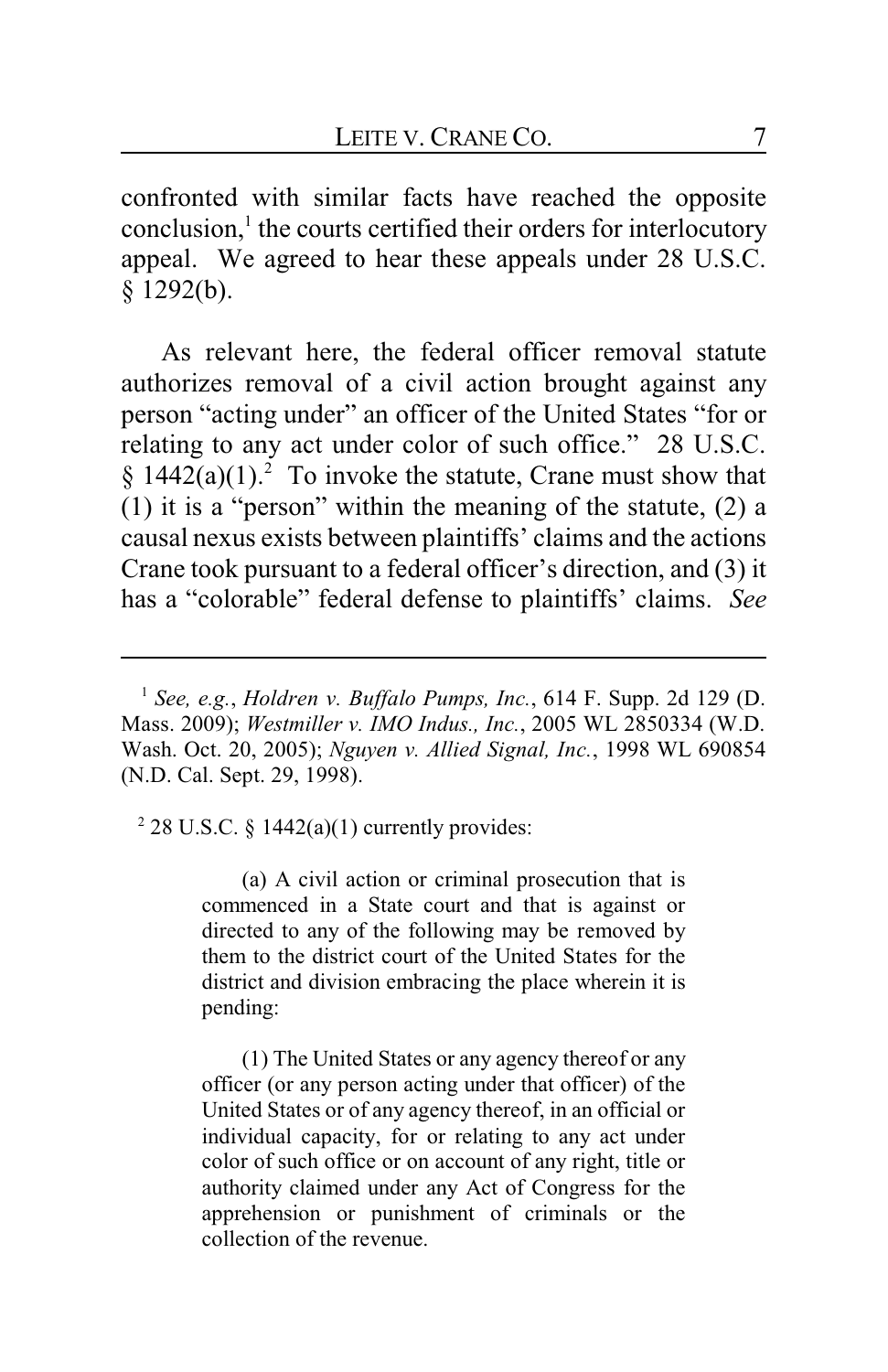*Durham v. Lockheed Martin Corp.*, 445 F.3d 1247, 1251 (9th Cir. 2006).

In its removal notices, Crane alleged facts satisfying each of these requirements. Crane alleged that it is a "person" for purposes of  $\S$  1442(a)(1); that it omitted any warning of asbestos hazards pursuant to the direction of Navy officers; and that it has a colorable federal defense to plaintiffs' claims—the government contractor defense. Crane substantiated these allegations by attaching extensive testimonial and documentary evidence, including affidavits from four individuals: retired Rear Admiral David Sargent, Jr.; retired Rear Admiral Roger Horne, Jr.; Dr. Samuel Forman, a medical doctor who conducted extensive research on the extent of the Navy's knowledge of asbestos hazards; and Anthony Pantaleoni, Crane's Vice-President of Environment, Health, and Safety. The Sargent and Horne affidavits describe the Navy's procurement policies, and in particular the Navy's detailed specifications regulating the warnings that equipment manufacturers were required to provide. Dr. Forman's affidavit describes the Navy's evolving awareness of asbestos risks, and opines that the Navy always knew at least as much about asbestos hazards as equipment manufacturers like Crane.

Plaintiffs contest Crane's jurisdictional allegations and raise evidentiary objections to portions of Crane's affidavits, mainly on the ground that the affidavits contain speculative expert opinion testimony that must be excluded under Federal Rule of Evidence 702. Plaintiffs argue that, without these improper opinions, Crane hasn't satisfied each of the requirements for removal jurisdiction.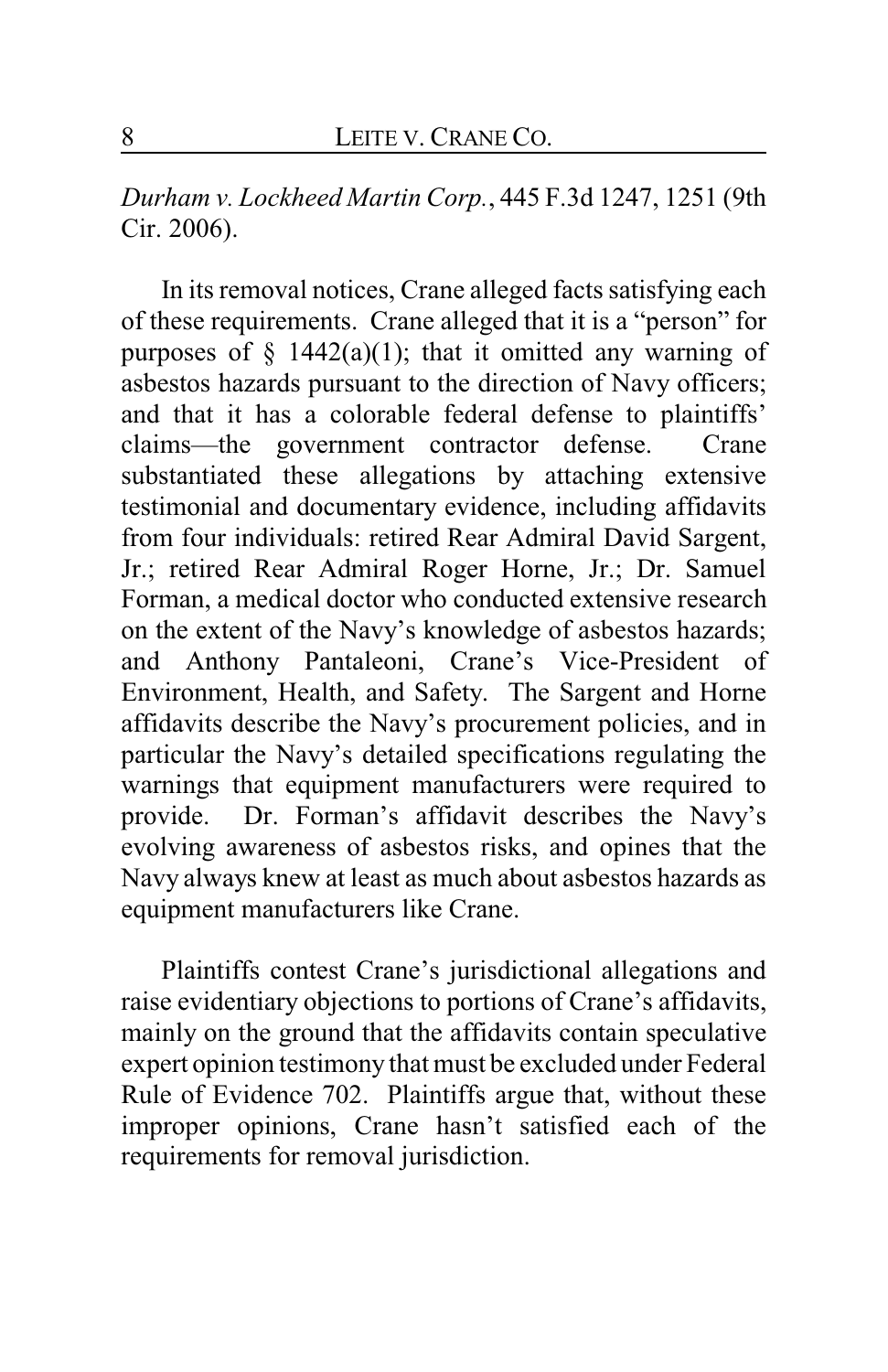Plaintiffs' arguments raise several novel procedural questions we have not yet squarely addressed: May a defendant establish removal jurisdiction under  $\S$  1442(a)(1) by adequately *alleging* the necessary facts, or must the defendant *prove* those facts before the case may proceed in federal court? If actual proof is required, must the district court resolve evidentiary challenges to the defendant's evidence before deciding whether removal jurisdiction exists? And if the existence of jurisdiction turns on disputed factual issues, should the district court resolve those issues itself or instead leave them to be resolved by the trier of fact?

Fortunately, all of these questions have been answered in a procedurally analogous context—cases in which the plaintiff files suit in federal court and the defendant moves to dismiss for lack of subject-matter jurisdiction under Federal Rule of Civil Procedure 12(b)(1). We'll start by sketching out the rules that govern in that context, for we conclude those same rules should apply here.

To invoke a federal court's subject-matter jurisdiction, a plaintiff needs to provide only "a short and plain statement of the grounds for the court's jurisdiction." Fed. R. Civ. P.  $8(a)(1)$ . The plaintiff must allege facts, not mere legal conclusions, in compliance with the pleading standards established by *Bell Atlantic Corp. v. Twombly*, 550 U.S. 544 (2007), and *Ashcroft v. Iqbal*, 556 U.S. 662 (2009). *See Harris v. Rand*, 682 F.3d 846, 850–51 (9th Cir. 2012). Assuming compliance with those standards, the plaintiff's factual allegations will ordinarily be accepted as true unless challenged by the defendant. *See* 5C Charles Alan Wright & Arthur R. Miller, *Federal Practice and Procedure* § 1363, at 107 (3d ed. 2004).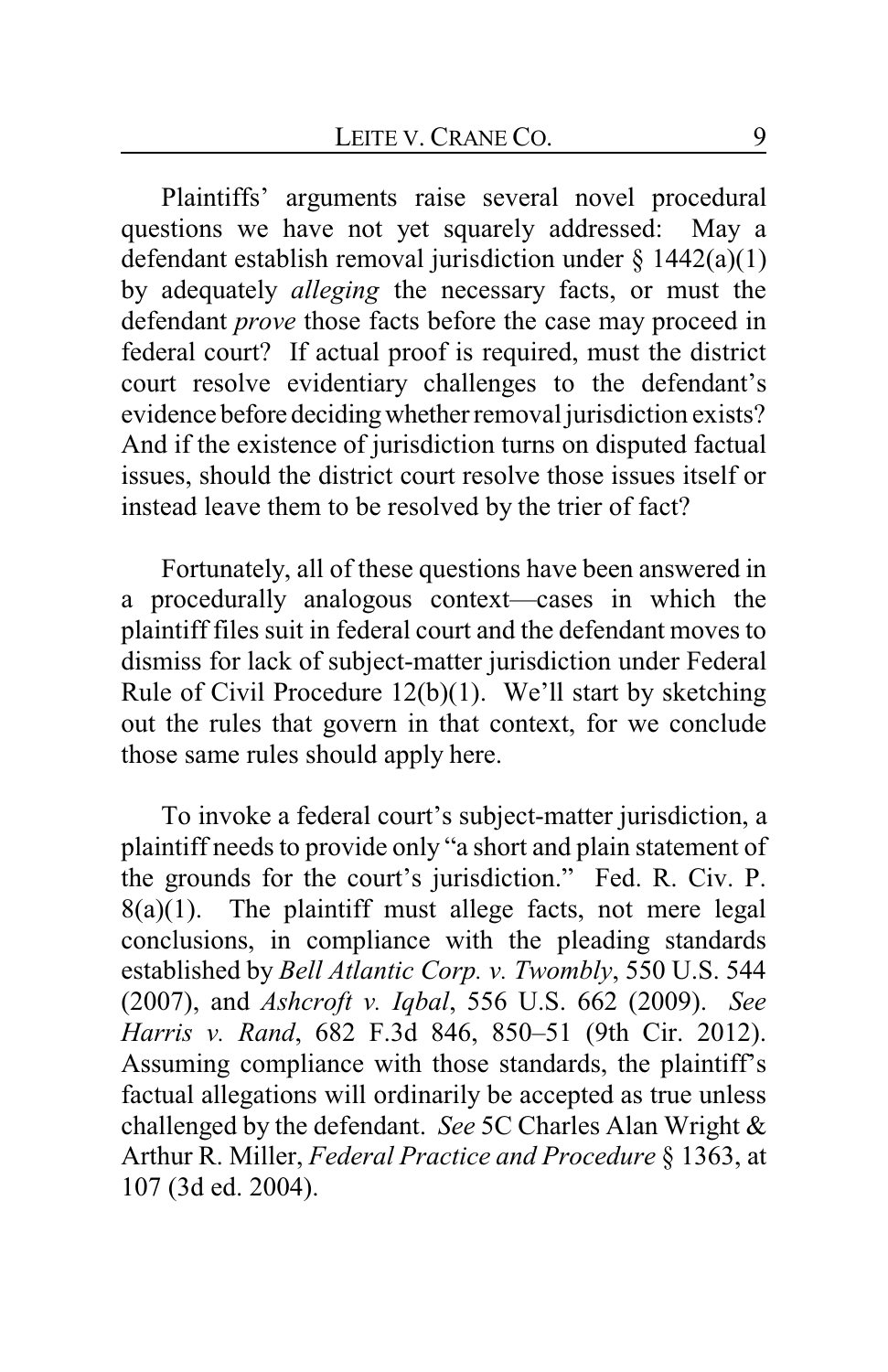Under Rule 12(b)(1), a defendant may challenge the plaintiff's jurisdictional allegations in one of two ways. A "facial" attack accepts the truth of the plaintiff's allegations but asserts that they "are insufficient on their face to invoke federal jurisdiction." *Safe Air for Everyone v. Meyer*, 373 F.3d 1035, 1039 (9th Cir. 2004). The district court resolves a facial attack as it would a motion to dismiss under Rule 12(b)(6): Accepting the plaintiff's allegations as true and drawing all reasonable inferences in the plaintiff's favor, the court determines whether the allegations are sufficient as a legal matter to invoke the court's jurisdiction. *Pride v. Correa*, 719 F.3d 1130, 1133 (9th Cir. 2013).

A "factual" attack, by contrast, contests the truth of the plaintiff's factual allegations, usually by introducing evidence outside the pleadings. *Safe Air for Everyone*, 373 F.3d at 1039; *Thornhill Publ'g Co. v. Gen. Tel. & Elec. Corp.*, 594 F.2d 730, 733 (9th Cir. 1979). When the defendant raises a factual attack, the plaintiff must support her jurisdictional allegations with "competent proof," *Hertz Corp. v. Friend*, 559 U.S. 77, 96–97 (2010), under the same evidentiary standard that governs in the summary judgment context. *See Norse v. City of Santa Cruz*, 629 F.3d 966, 973 (9th Cir. 2010) (en banc); *Trentacosta v. Frontier Pac. Aircraft Indus., Inc.*, 813 F.2d 1553, 1559 (9th Cir. 1987); Fed. R. Civ. P. 56(c). The plaintiff bears the burden of proving by a preponderance of the evidence that each of the requirements for subject-matter jurisdiction has been met. *Harris*, 682 F.3d at 851. With one caveat, if the existence of jurisdiction turns on disputed factual issues, the district court may resolve those factual disputes itself. *Safe Air for Everyone*, 373 F.3d at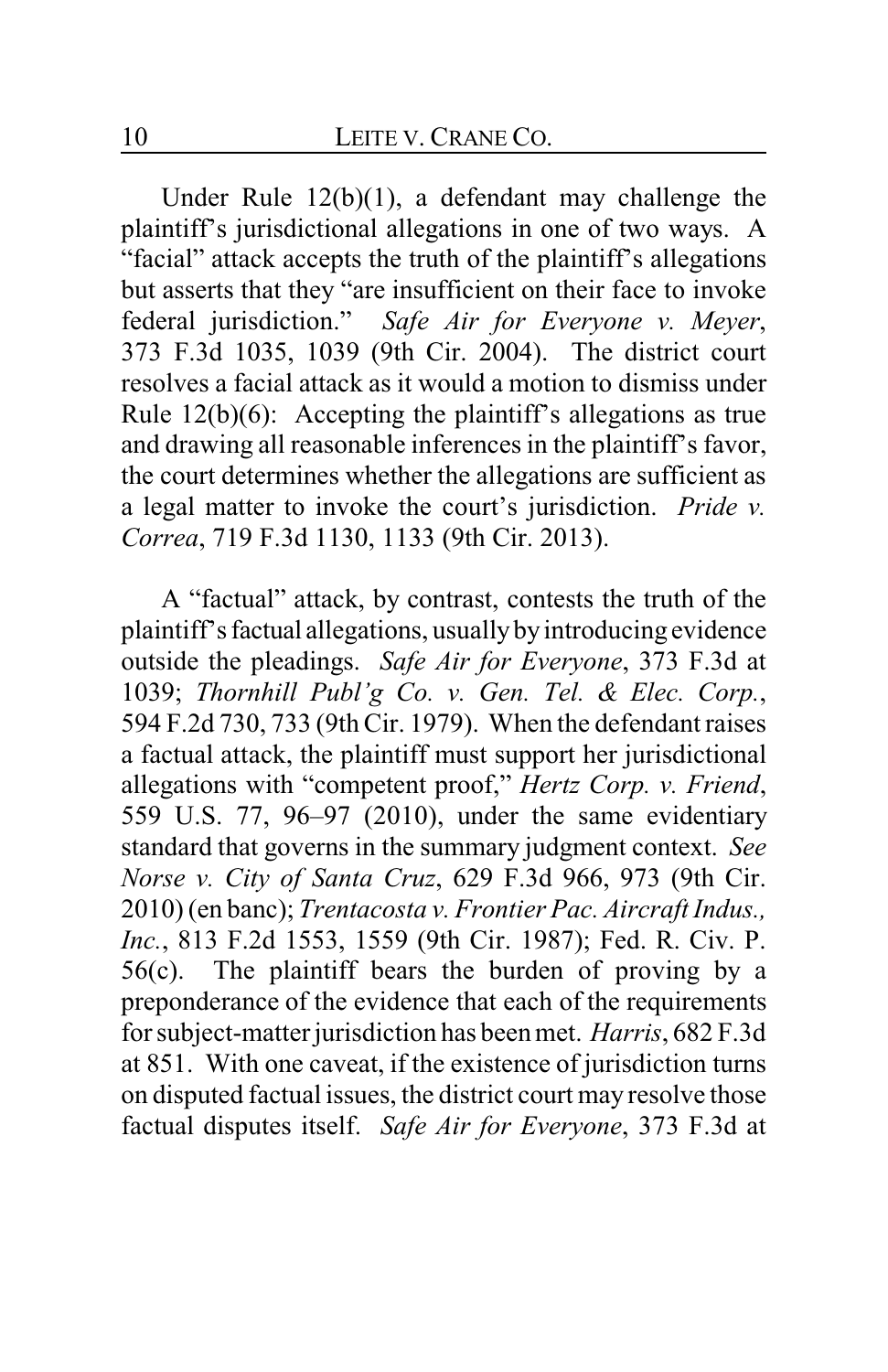1039–40; *Augustine v. United States*, 704 F.2d 1074, 1077 (9th Cir. 1983); *Thornhill*, 594 F.2d at 733.<sup>3</sup>

Challenges to the existence of removal jurisdiction should be resolved within this same framework, given the parallel nature of the inquiry. The statute governing removal of civil actions tracks the language of Rule  $8(a)(1)$ , requiring the defendant to provide "a short and plain statement of the grounds for removal." 28 U.S.C. § 1446(a). Like plaintiffs pleading subject-matter jurisdiction under Rule 8(a)(1), a defendant seeking to remove an action may not offer mere legal conclusions; it must allege the underlying facts supporting each of the requirements for removal jurisdiction. *Gaus v. Miles, Inc.*, 980 F.2d 564, 567 (9th Cir. 1992) (per curiam). A plaintiff who contests the existence of removal jurisdiction may file a motion to remand, *see* 28 U.S.C. § 1447(c), the functional equivalent of a defendant's motion to dismiss for lack of subject-matter jurisdiction under Rule  $12(b)(1)$ . As under Rule  $12(b)(1)$ , a plaintiff's motion to remand may raise either a facial attack or a factual attack on the defendant's jurisdictional allegations, triggering application of the rules discussed above for resolving such challenges.

We recognize that defendants enjoy much broader removal rights under the federal officer removal statute than they do under the general removal statute, 28 U.S.C. § 1441. *See Durham*, 445 F.3d at 1253 (cataloging the differences).

<sup>&</sup>lt;sup>3</sup> The caveat is that a court must leave the resolution of material factual disputes to the trier of fact when the issue of subject-matter jurisdiction is intertwined with an element of the merits of the plaintiff's claim. *See, e.g.*, *Safe Air for Everyone*, 373 F.3d at 1039–40; *Augustine*, 704 F.2d at 1077.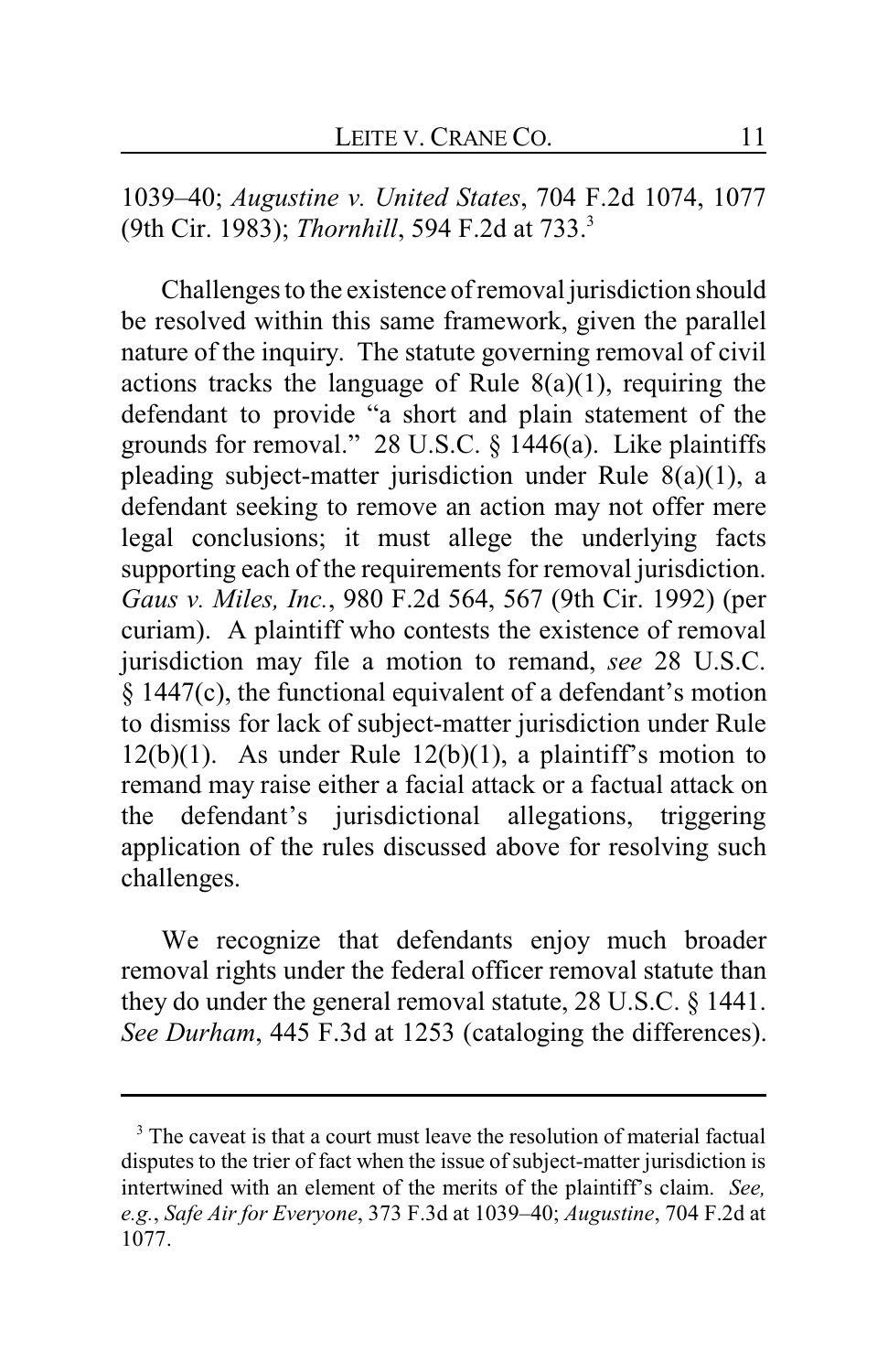We nonetheless conclude that applying the Rule  $12(b)(1)$ framework to resolve jurisdictional challenges in this context will not unduly burden the unique rights § 1442 affords removing defendants. In most cases, defendants will already be in possession of competent proof supporting what they are required to show: personhood, a causal nexus, and a colorable federal defense. Requiring defendants to produce such proof when their § 1442 jurisdictional allegations are challenged will not frustrate the statutory policy of facilitating access to a federal forum.

In this case, plaintiffs do not raise a facial attack on Crane's jurisdictional allegations, as the allegations are sufficient on their face to support removal jurisdiction under  $§$  1442(a)(1). But plaintiffs have raised a factual attack by contesting the truth of Crane's allegations regarding the existence of a colorable federal defense and the requisite causal nexus. *See Durham*, 445 F.3d at 1251. In support of their factual attack, plaintiffs have submitted extensive evidence outside the pleadings, including military specifications, technical manuals, warning label guides, and deposition excerpts.

Because plaintiffs have raised a factual attack on Crane's jurisdictional allegations, Crane must support its allegations with competent proof. *See Safe Air for Everyone*, 373 F.3d at 1039. And Crane bears the burden of proving by a preponderance of the evidence that the colorable federal defense and causal nexus requirements for removal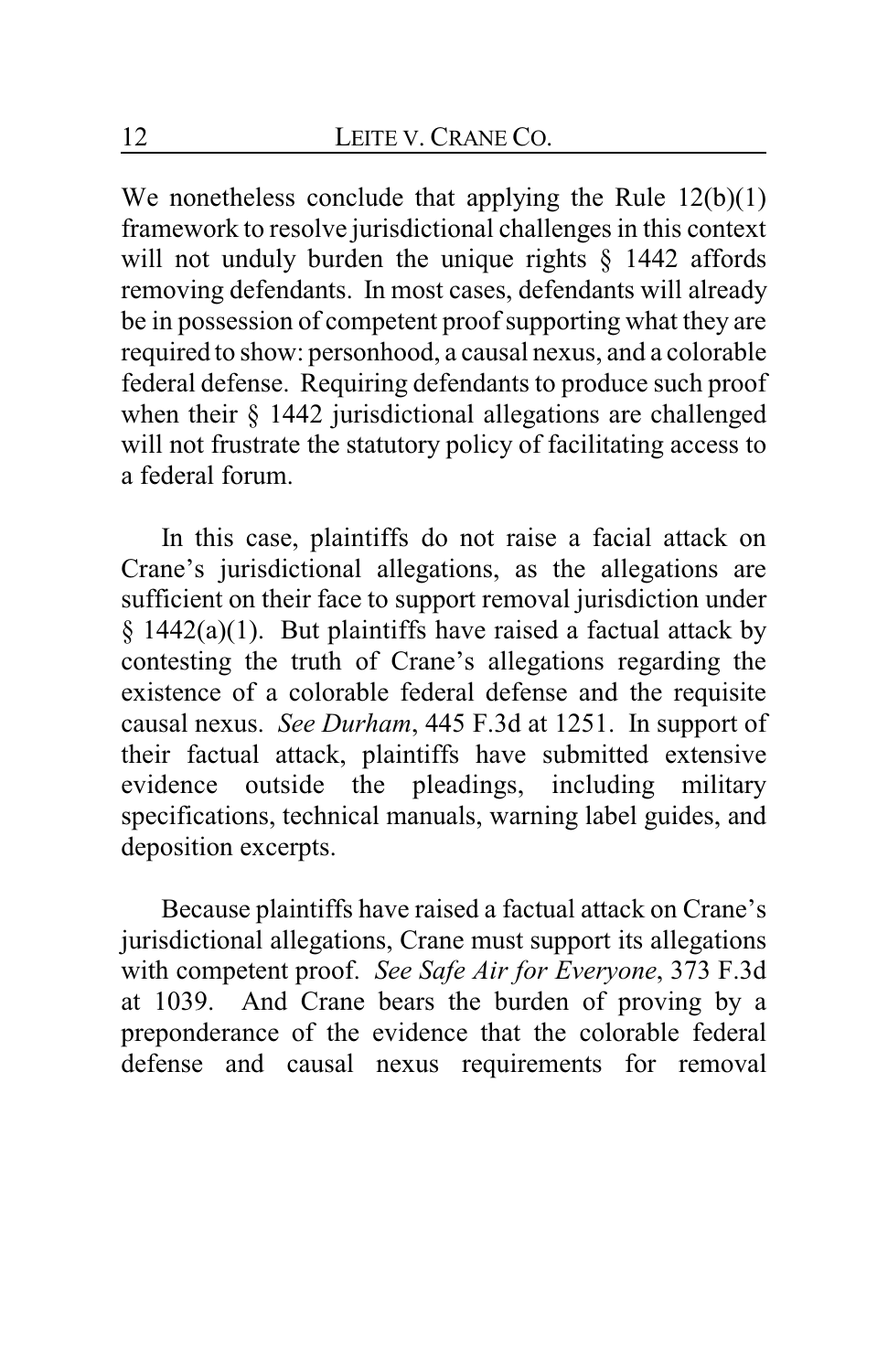jurisdiction have been met. *See Valdez v. Allstate Ins. Co.*, 372 F.3d 1115, 1117 (9th Cir. 2004).<sup>4</sup>

The only federal defense Crane asserts is the government contractor defense recognized in *Boyle v. United Technologies Corp.*, 487 U.S. 500 (1988). To establish that defense in the context of plaintiffs' failure-to-warn claims, Crane will ultimately have to prove that (1) the Navy exercised its discretion and approved certain warnings for Crane's products, (2) Crane provided the warnings required by the Navy, and (3) Crane warned the Navy about any asbestos hazards that were known to Crane but not to the Navy. *See Getz v. Boeing Co.*, 654 F.3d 852, 866 (9th Cir. 2011); *accord Tate v. Boeing Helicopters*, 140 F.3d 654, 658–60 (6th Cir. 1998); *Oliver v. Oshkosh Truck Corp.*, 96 F.3d 992, 1003–04 (7th Cir. 1996).

Crane's affidavits establish that it has a colorable federal defense. With respect to the first element, Rear Admirals Horne and Sargent state that the Navy issued detailed specifications governing the form and content of all warnings that equipment manufacturers were required to provide, both on the equipment itself and in accompanying technical manuals. According to their affidavits, the Navy was directly involved in preparing the manuals, which included safety information about equipment operation only to the extent directed by the Navy. Horne and Sargent further state that equipment manufacturers could not include warnings beyond those specifically required and approved by the Navy, and

<sup>4</sup> Plaintiffs do not contest that Crane, a private contractor producing equipment for the Navy, qualifies as a "person" under § 1442(a)(1). *See Watson v. Philip Morris Cos.*, 551 U.S. 142, 153–54 (2007); *Isaacson v. Dow Chem. Co.*, 517 F.3d 129, 135–36 (2d Cir. 2008).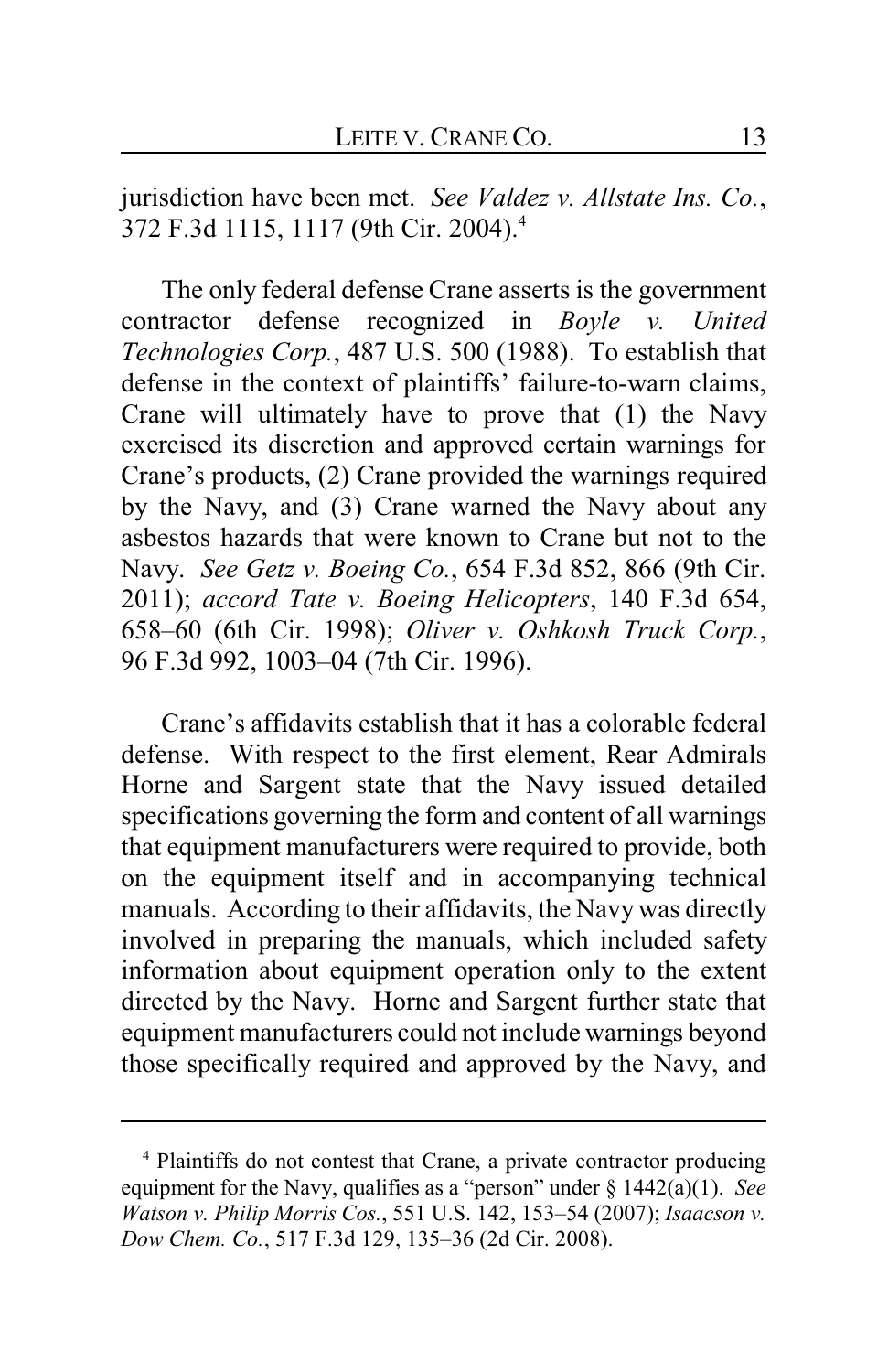that the Navy's specifications did not require equipment manufacturers to include warnings about asbestos hazards. These statements, which are supported by an adequate foundation based on the affiants' knowledge of Navy procurement policies, establish a colorable showing that the Navy exercised its discretion and approved certain warnings for Crane's products. *See Getz*, 654 F.3d at 866–67.<sup>5</sup>

In their affidavits, Horne and Sargent go further and opine that if Crane had asked the Navy to approve warnings about asbestos hazards, the Navy would have rejected them. Plaintiffs argue at length that this counterfactual opinion testimony is entirely speculative and unreliable and therefore can never be established by admissible evidence under Federal Rule of Evidence 702. We need not resolve plaintiffs' evidentiary objections to this testimony because Crane has made a colorable showing under *Getz*'s first element without it, based on the portions of the Horne and Sargent affidavits discussed above. It's enough under *Getz* that the Navy exercised its discretion by prescribing certain warnings and prohibiting others without its express approval. Horne and Sargent are competent to testify to those facts;

<sup>&</sup>lt;sup>5</sup> We note that the government contractor defense will not lie if the warnings approved by the military are completely unrelated to the warnings prescribed by state law. Because the defense is intended to protect the government's discretion, there must be a conflict between the military specifications and state-law requirements. *See Boyle*, 487 U.S. at 507, 511–12. Only when the warnings required by state law fall within the scope of the warnings approved by the federal government will the government's exercise of discretion necessarily conflict with the contractor's state-law duty to warn. *See Getz*, 654 F.3d at 866–67. For the reasons explained above, Crane has made a colorable showing that warnings about the risks of asbestos fell within the scope of the warnings considered and adopted by the Navy.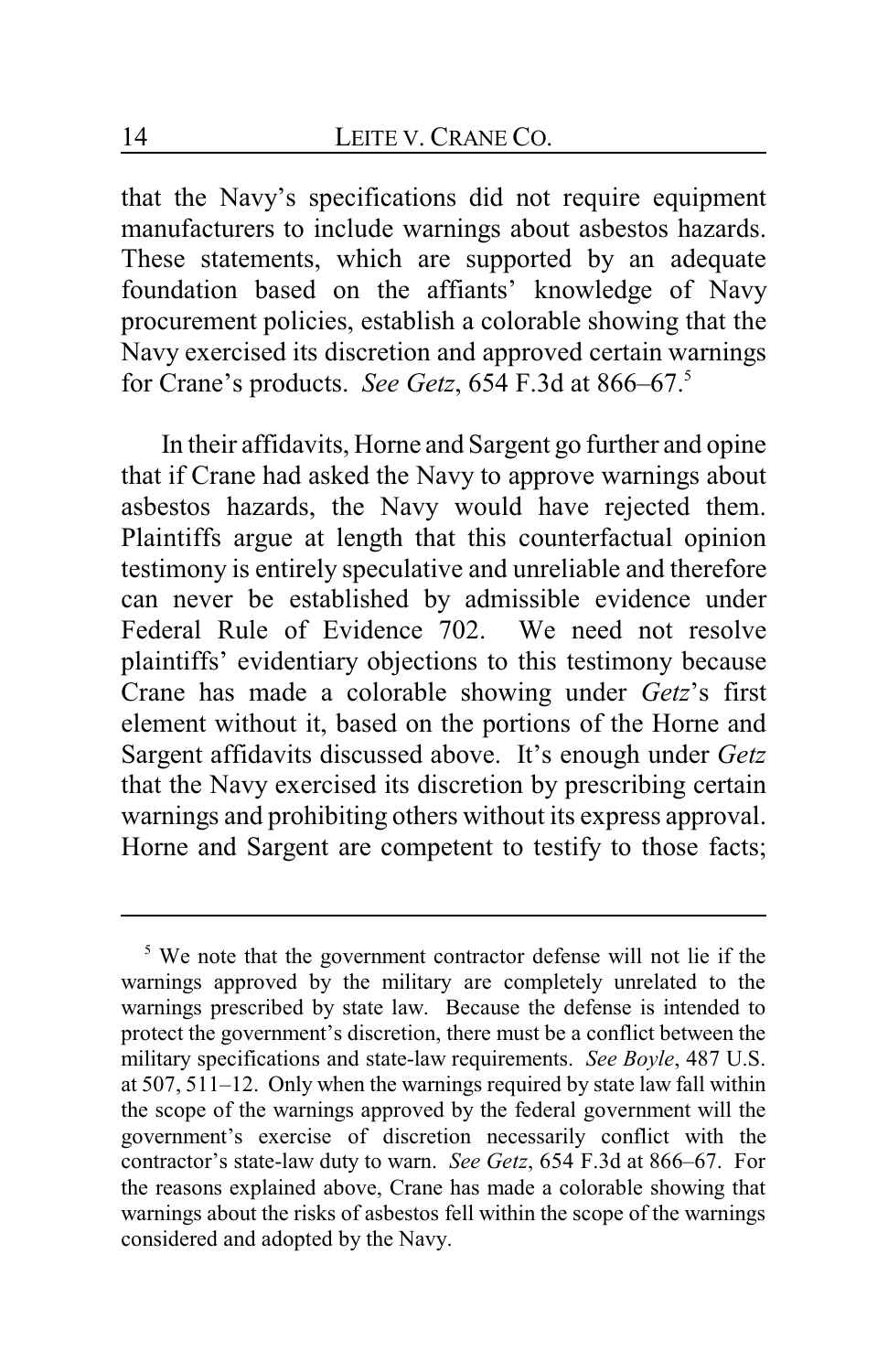there's nothing speculative about what, in their view, the Navy's procurement policies actually required. Contrary to plaintiffs' assumption, Crane need not prove that the Navy would have forbidden it to issue asbestos warnings had Crane requested the Navy's approval. As we held in *Getz*, the government contractor defense isn't limited to "instances where the government forbids additional warning or dictates the precise contents of a warning." 654 F.3d at 867; *accord Ruppel v. CBS Corp.*, 701 F.3d 1176, 1185 n.2 (7th Cir. 2012).

Crane's affidavits also establish a colorable showing with respect to the second and third elements of the government contractor defense. Pantaleoni, a Crane vice-president, states that all of the equipment Crane sold to the Navy complied with Navy specifications, which would include the specifications regarding required warnings. Sargent confirms that an outside vendor's equipment could not have been installed aboard Navy vessels unless it complied with all applicable Navy specifications. Plaintiffs do not raise evidentiary objections to these statements, which make a colorable showing that Crane provided the warnings required by the Navy. And Dr. Forman's affidavit, supported by an adequate foundation based on his years of historical research, makes a colorable showing that the Navy at all times knew at least as much about asbestos hazards as the equipment manufacturers, leaving nothing for Crane to warn the Navy about.

At this stage, Crane doesn't have to prove that its government contractor defense is in fact meritorious, and we express no view on whether it is. As the Supreme Court has held, a defendant invoking  $\S$  1442(a)(1) "need not win his case before he can have it removed." *Willingham v. Morgan*,